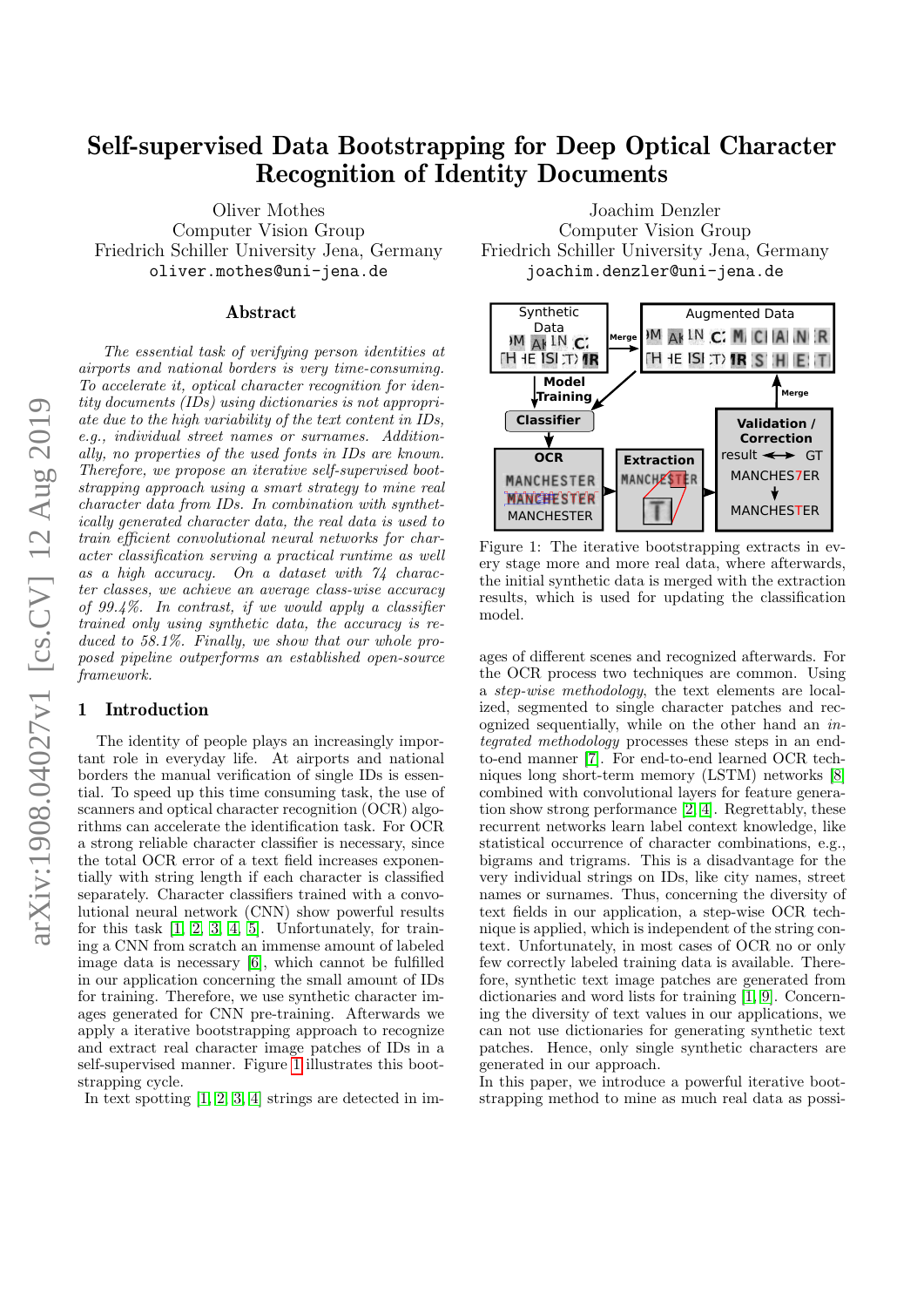ble in a self-supervised manner. Initially, a robust and fast character classification model based on a CNN exploits a versatile generator to train the model using the synthetic characters. This pre-trained model is used to extract as much real character image patches from a present ID dataset. Afterwards, the extracted real data is merged with synthetic data and the pre-trained model is updated. In the following bootstrapping iterations, more and more real data is extracted and improve the model performance.

## <span id="page-1-1"></span>2 OCR for Identity Documents

In our OCR pipeline, initially, an ID is digitalized by a special document scanner, which provides an infrared recorded image together with an RGB image. After scanning, an undistortion process is applied to the scanned image. The document bounds are located automatically, which enables a correctly rotated cropping. Afterwards, the extracted cropped document image is classified by type, nationality, generation and front or back using a pre-trained classifier. With this knowledge an existing database provides region information of visible readable zones, including the position, size and the text format of the text fields on the classified document. The extracted text fields images serve as input data for the OCR process. In the first step the image is binarized by an adaptive threshold method [\[10\]](#page-3-9). Text elements in a text field can have lines and strings. Therefore, a line separation and afterwards a string separation is applied to the sub-text field. Both methods use statistical analyses of the cumulated axis-projected pixel intensity values. To extract character patches from the sub-text fields including a single string, a contour search algorithm [\[11\]](#page-3-10) is used together with statistical analyses of the vertically projected pixel intensity values. For classification, a CNN classifies the character patches. Afterwards, the results are assembled and the recognized string is returned. Finally, the document class knowledge is exploited with information about text formats of certain text fields, like date formats or the structure of unique identity numbers. With these information a post processing step corrects the returned strings if necessary.

## <span id="page-1-0"></span>3 Synthetic Character Generator

In cases of OCR where no labeled training data is available, a versatile character generator can be used to provide the missing OCR training data. Our developed generator starts with modeling the image background using a random gray value as background color and adds random sized blotches of noise for a speckle effect to the  $64 \times 64$  pixel image. Afterwards the classrelated character is centrally rendered with two neighbor characters randomly sampled from all character classes. The usage of random neighbors left and right next to the centered character should guarantee independence concerning knowledge of the distributions of bigrams and trigrams. This turned out to be an important prerequisite, especially working with personal data, since we have to assume that these data does not follow a certain distribution of the character combinations. For rendering characters, the generator selects a random font with a random font face and font size. In the last step, the three characters together are randomly translated and rotated in a practically relevant range.

## <span id="page-1-2"></span>4 Character Bootstrapping

Particularly, when CNNs are used for classification tasks, a huge amount of data is necessary [\[6\]](#page-3-5). In some cases this precondition is not or only partially fulfilled. To overcome this, synthetic data can be incorporated for pre-training. The proposed character bootstrapping approach is an iterative method for mining real data and adaption of the character classification model to the distribution of real data.

Character Classification A high classification accuracy is absolutely necessary for the whole OCR process, since the recognition error of a text field increases exponentially with the string length. Additionally, the runtime of model inference is important to make the algorithm applicable in practice. In order to fulfill these conditions, we decide to use different, compact CNN architectures that have demonstrated proven performance for classification tasks (LeNet [\[5\]](#page-3-4), CifarNet [\[12\]](#page-3-11), Resnet-10 [\[13\]](#page-3-12) and Resnet-20 [\[14\]](#page-3-13)). All models are trained with character images of the same input size  $(64\times64px)$  to classify a given number of character classes. The models can be trained from scratch if enough training data is available. Otherwise they can be fine-tuned [\[15\]](#page-3-14) using a pre-trained model as weight initialization.

Bootstrapping Cycle The foundations for the bootstrapping approach are synthetically generated characters as described in Section [3](#page-1-0) and our OCR pipeline as specified in Section [2](#page-1-1) with a reliable character classifier based on a CNN. Initially, a classification model is trained for all character classes with synthetic data only. Afterwards, this model is applied to the data of real documents. The real character images patches are extracted using the character segmentation approach described in Section [2.](#page-1-1) After the classification of each character, the results are evaluated with the ground truth of the text region patch. In case of misclassification a character patch label is corrected. The next step merges this correctly labeled and extracted real data together with synthetic data by augmenting (affine transformations, gray value transformations) the real data on the one hand and adding a percentage of synthetic data on the other hand. The amount of synthetic data in the new dataset decreases with each bootstrapping cycle. Now, the used CNN model is updated with the new dataset using finetuning [\[15\]](#page-3-14) and the bootstrapping cycle starts again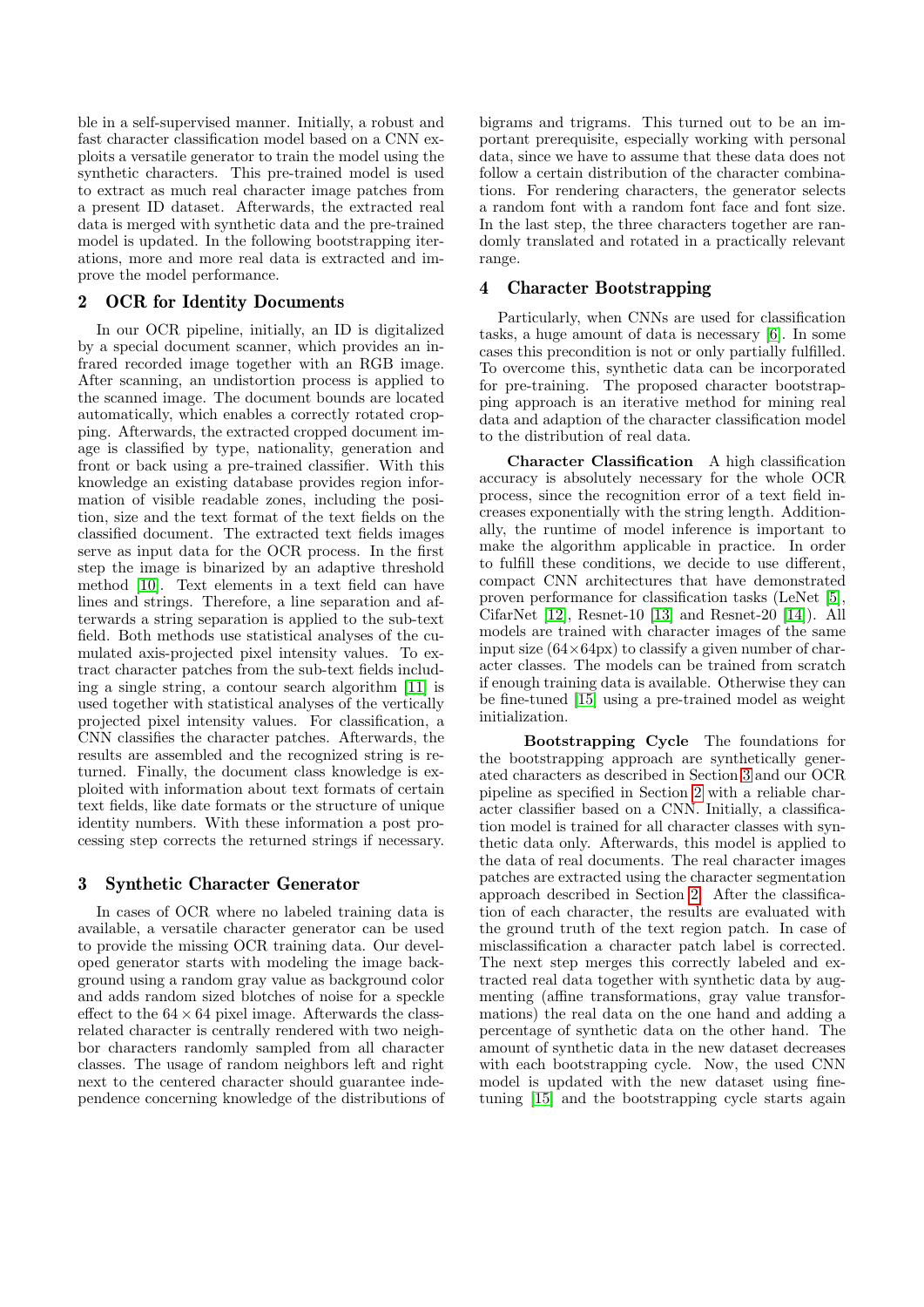with extracting real data. The whole bootstrapping process is illustrated in Figure [1.](#page-0-0)

### 5 Experiments

Datasets and Evaluation Metric For evaluating the performance of OCR models on synthetic data, we generated 20.000 training images and 2.000 test images for each of the 74 character classes. The character classes contain numbers  $(0-9)$ , uppercase  $(A-Z)$ and lowercase letters  $(a-z)$  as well as special characters  $(.-())$  frequently used on IDs in our datasets. Each character image is rendered as described in Section [3.](#page-1-0) For evaluation, an ID dataset of three different nations (Germany, Austria, Switzerland) is provided, named DS1 in the following. The dataset contains 15 document classes with 2822 text field image patches of different visible and readable regions, e.g. surnames, birth dates or unique identity number. Document classes in our dataset include identity cards, passports, drivers licenses and visa with the backside of some documents as additional class. Furthermore, a second dataset of two nations (Germany, Austria) and 8 document classes is available, which contains 320 image patches of text fields. It is named DS2 in the following. As evaluation metric, we use the Levenshtein distance [\[16\]](#page-3-15), which counts the number of changes (deletion, addition, substitutions) in a string, where a text field is recognized correctly if the edit distance is zero.

**OCR Model Comparison** We compare different CNN model architectures and a baseline Support Vector Machine (SVM) model [\[17\]](#page-3-16). Common CNN model architectures (LeNet [\[5\]](#page-3-4), CifarNet [\[12\]](#page-3-11), Resnet-10 [\[13\]](#page-3-12) and Resnet-20 [\[14\]](#page-3-13)) are modified concerning the  $64 \times 64$ pixel input images by changing the kernel sizes of the convolutional layers and the following pooling operations. As baseline, we trained a linear SVM with histogram of oriented gradients (HOG) features [\[18\]](#page-3-17) using 10-fold cross-validation. For OCR model comparison, the classification accuracy and runtime is important for the application, since the recognition error of a text field increases exponentially with string length. To make the OCR on IDs practically applicable a maximum target runtime of 50ms per character classification is desired. Table [1](#page-2-0) compares the classification accuracy and runtime on a synthetically generated test set.

It can be clearly seen that the SVM model does not achieve the performance of the CNN models and requires 20 times longer than the fastest CNN. This runtime is justified by the time for feature extraction and prediction. In addition, the more complex Resnet CNN models improves the less expensive CNN models LeNet and CifarNet in terms of accuracy.

Boostrapping Evaluation In the following experiment, we show the improvement of our bootstrapping approach described in Section [4.](#page-1-2) The iterative method mines real data to improve the CNN model performance. Initially, the CNN model trained with

<span id="page-2-0"></span>Table 1: The character classification model comparison by accuracy and runtime shows a significant performance gap of CNNs compared to SVM with HOG features. All models are trained with the same synthetically generated data and tested on a separate test set (Intel Core i7-7700, 32GB RAM).

| Model                                 | Accuracy | Time (ms)  |
|---------------------------------------|----------|------------|
| $\overline{\text{SVM (linear)}}$ [17] | 0.63     | <b>200</b> |
| $CNN$ (LeNet) [5]                     | 0.84     | 10         |
| $CNN$ (CifarNet) [12]                 | 0.94     | 10         |
| $CNN$ (Resnet-10) [13]                | 0.97     | 31         |
| $CNN$ (Resnet-20)<br>114I             | 0.98     | 43         |

synthetic characters is used together with the OCR pipeline described in Section [2.](#page-1-1) For this experiment the dataset DS1 is used. In the initial bootstrapping stage, the extracted 7069 characters (71 of 74 classes) are augmented by some affine and gray-value transformations. Subsequently, they are merged with the same amount of synthetic data. If no characters could be extracted for a single class, they are generated completely synthetically. Afterwards, 2000 characters (1000 of real/augmented data and 1000 of synthetic data) of each class are provided for fine-tuning the CNN model at the initial bootstrapping stage, while for validation the data is divided class-wise in 90% training data and 10% test data. For fine-tuning the model train all weights using the pre-trained model weights as initialization. After the initial stage, the character classifier achieves an accuracy of 95.9% on the test set. The updated model is then used to extract again characters from the dataset DS1, which were also augmented and merged, but with only half of the synthetic data from the last stage. Thus, in every iterative stage we reduce the synthetic data and update the model with a higher number of extracted real data, which leads to a more accurate model (99.4% at stage 4). Figure [2](#page-3-18) shows the number of extracted real characters and the accuracy of the trained models in every bootstrapping stage. It can be clearly seen, that the performance of the classifier increases together with number of extracted characters within each stage.

In another experiment, we compare the initial model trained with synthetic data and the final model after four bootstrapping stages. We validate the accuracy of bootstrapping stage 4 on the test set with 14871 character patches extracted from dataset DS1. While the initial models achieve an accuracy of 58.1%, the fine-tuned model reaches an accuracy of 99.4%.

OCR Pipeline In our last experiment, we compare our full OCR pipeline of Section [2](#page-1-1) to the TESSER-ACT OCR framework [\[19\]](#page-3-19) of version 4.0.0, which uses a sequence-based OCR technique with LSTMs [\[8\]](#page-3-7). We use the default model of TESSERACT and the Resnet-20 model trained with bootstrapped data. It is possible